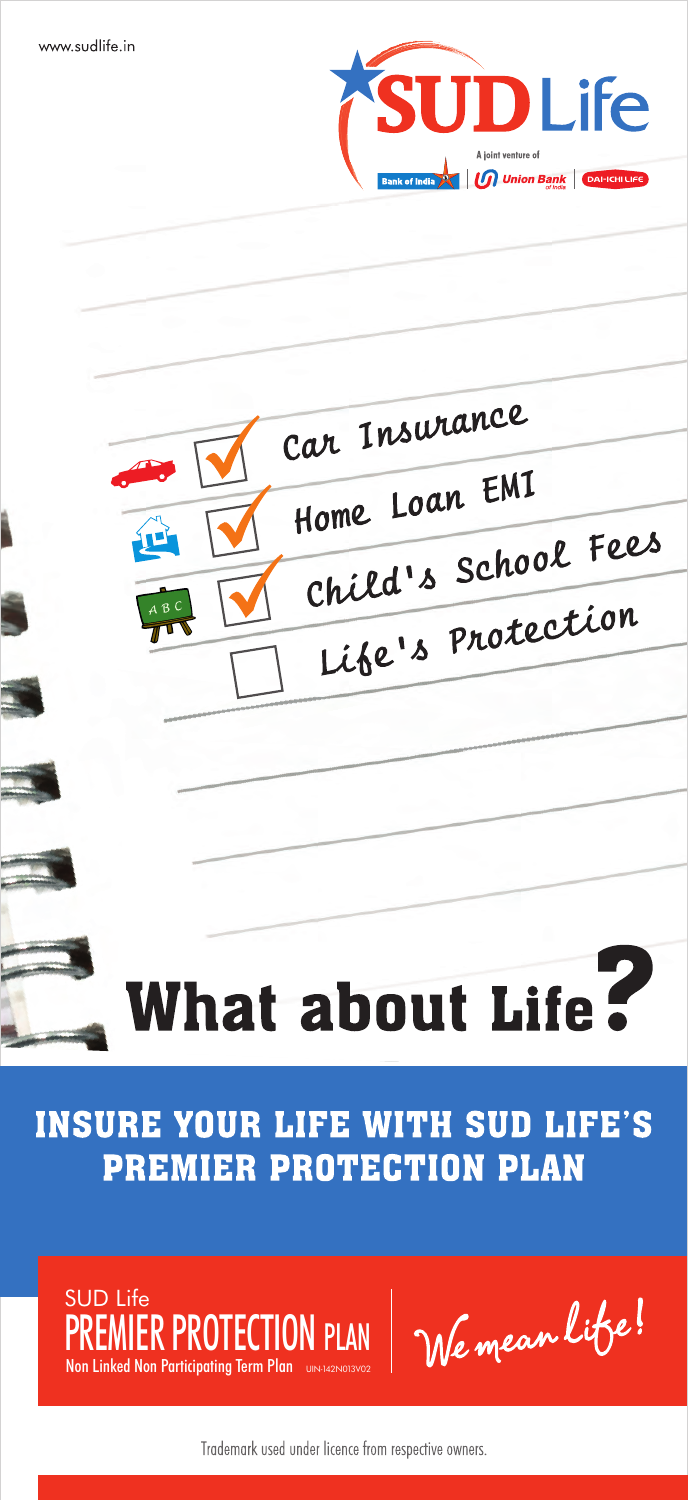# **SUD Life Premier Protection Plan**

# **A TERM INSURANCE PLAN**

Your family's security is your prime responsibility. Today you may be successful in providing your family with all the comforts of life such as a good house, car, lifestyle and much more.

But have you ensured that they will continue to lead a fulfilling life after you as well?

That is where you need to financially protect your family against any unforeseen event and provide a life of comfort forever.

**Star Union Dai-ichi Life Insurance** presents **SUD Life Premier Protection Plan** that ensures strong financial protection at an affordable cost.

**To know more, please read on...**

# **PLAN BENEFITS:**

- **Death Benefit:** Your loved ones' future is secured, with the sum assured being paid immediately, in case of untimely demise of the life assured. Your policy will be terminated on payment of the death benefit, and no further benefit will be paid
- You can choose to provide additional protection to your family by opting for SUD Life Accidental Death and Total & Permanent Disability Benefit Rider – Traditional



- **Enjoy tax benefit on the premiums paid and** benefits received, as per the extant tax laws.
- You can also enjoy premium rebates if you have opted for a higher sum assured. There is also a special rebate where ECS/SI mode of payment is chosen.

# **HOW DOES THE PLAN WORK?**

- **•** Decide the insurance cover you will need to ensure your family's financial security, based on the life assured's current income, future income prospects and outstanding liabilities. This amount will be your Sum Assured.
- Depending on how long you wish to have the life insurance cover, you decide on the policy term.
- The eligibility criteria are provided below in the 'Eligibility and limits' section for your reference.
- The premium amount will be based on the sum assured, and policy term chosen by you, as well as the age of the life assured, and the answers provided in the proposal form. In case you have opted for a sum assured of  $\bar{\tau}$  50 lakhs and above, the tabular premium rates will be lower. You will get even lower tabular premium rates, for sum assured of  $\bar{\tau}$  1 crore and above. The premium rates will depend on the age, higher the age higher the premium. There is also a special rebate for all plans where ECS/SI mode of payment is chosen.
- To enjoy the full benefits of your plan, all you have to do is to pay the premiums as per your policy schedule.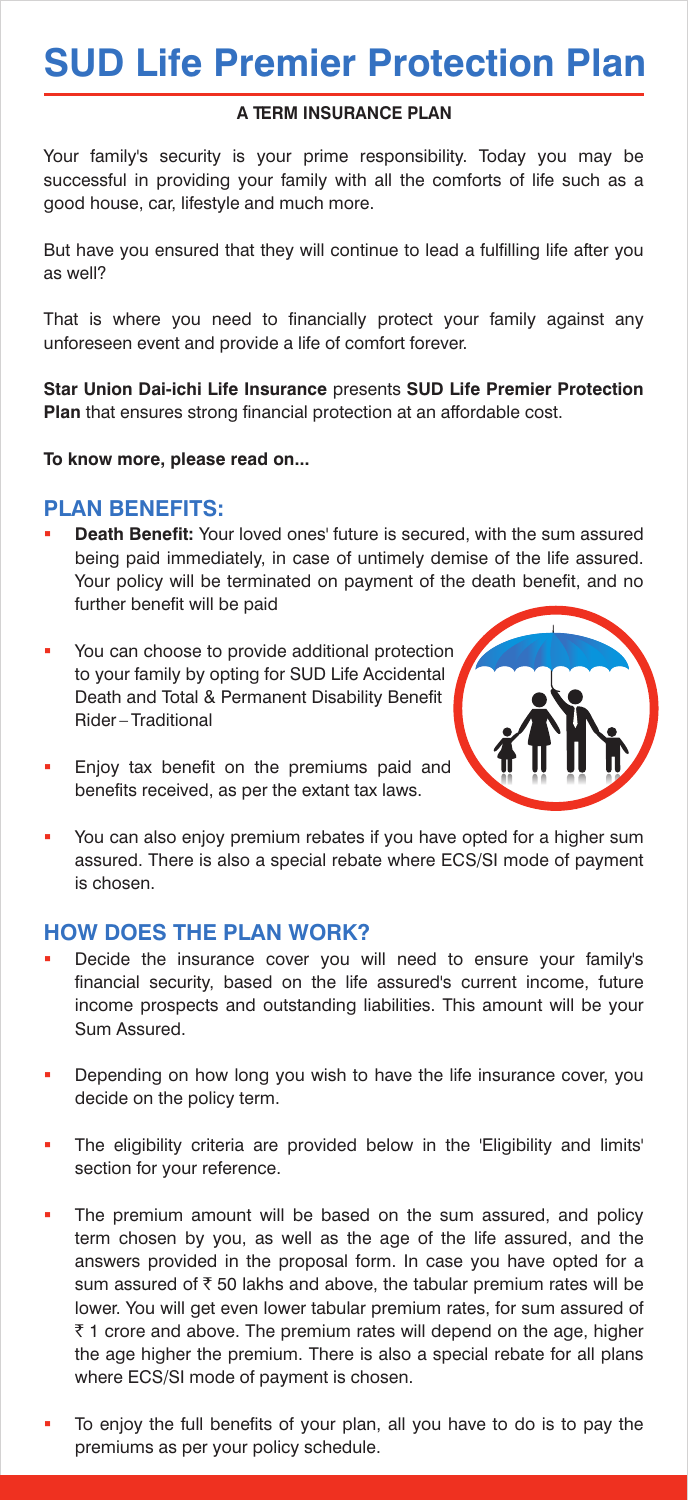# **SAMPLE ANNUAL PREMIUMS:**

| <b>Sum Assured</b> | Term (yrs.) |          |          |  |
|--------------------|-------------|----------|----------|--|
|                    | 15          | 20       | 25       |  |
| ₹ 50.00.000        | ₹8.100      | ₹9.150   | ₹ 10,600 |  |
| ₹1,00,00,000       | ₹ 14.000    | ₹ 16,100 | ₹ 19.000 |  |

*The premiums provided above are applicable to a 35 year old, healthy life (excluding taxes).*

# **ELIGIBILITY AND LIMITS:**

You become eligible for this plan upon meeting the age criteria mentioned below. You have to choose a suitable, policy term and sum assured as per the limits mentioned below:

| Minimum/Maximum Age of<br>the Life Assured at Entry | Minimum: 18 years (age last birthday)<br>Maximum: 60 years (age last birthday) |                       |                                                                 |  |
|-----------------------------------------------------|--------------------------------------------------------------------------------|-----------------------|-----------------------------------------------------------------|--|
| Maximum Age of the<br>Life Assured at Maturity      | 70 years (age last birthday)                                                   |                       |                                                                 |  |
| Premium                                             | modal points subject to minimum of:<br>Yearly<br>₹ 5000                        | Half-Yearly<br>₹ 2500 | Premium shall be as calculated for specific<br>Monthly<br>₹ 500 |  |
| Policy Term                                         | Minimum: 10 years • Maximum: 30 years                                          |                       |                                                                 |  |
| Sum Assured*                                        | Minimum: ₹2,500,000<br>Maximum: ₹1,000,000,000                                 |                       |                                                                 |  |
| <b>Premium Payment Term</b>                         | Equal to policy term                                                           |                       |                                                                 |  |
| <b>Premium Payment Modes</b>                        | Yearly, Half-yearly or Monthly<br>(ECS/SI only) modes                          |                       |                                                                 |  |

*\*Sum Assured is available in multiples of 10,000*

# **THINGS YOU NEED TO KNOW**

# **Who is the life assured?**

Life assured is the person, on whose life the plan has been taken. You could take the plan on your life or purchase the policy to cover the life of your near and dear ones.

# **Who is the policyholder?**

A policyholder is the person who holds the plan. The policyholder may or may not be the life assured. A policyholder must be at least 18 years old at the time of entry in the plan.

# **Who is a nominee?**

A nominee is the beneficiary under the plan who receives the death benefit in case of the life assured's demise. The nominee is appointed by you, the policyholder. The nominee can even be a minor (i.e. below 18 years of age). In case your nominee is a minor, you have to choose an adult as an appointee who receives the benefits under the plan and holds the same till the nominee attains 18 years of age. You have to compulsorily choose a nominee under this plan if the life assured and the policy holder are the same.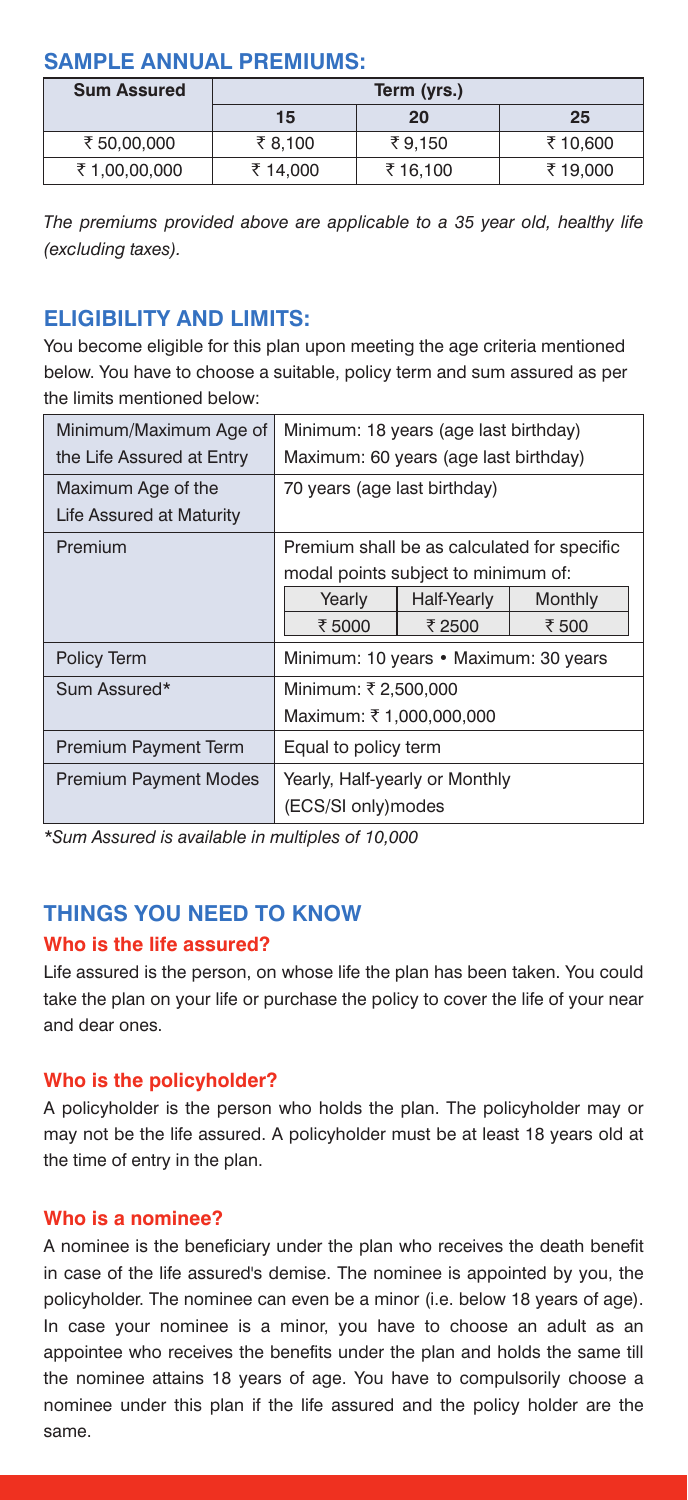# **TERMS AND CONDITIONS**

# **Grace period**

In case you have missed paying your premium by the due date, we will allow a grace period of 30 days from the date of the unpaid premium. The grace period will be 15 days in case of monthly mode. If death occurs during the grace period the full Sum Assured under the policy after deduction of the premiums then due and all premiums falling due during the policy year, will be paid.

#### **Lapse**

If you have not paid your premium within the grace period, your policy will lapse. No benefit will be available if your policy has lapsed.

#### **Surrender value**

No surrender value is payable for this policy.



#### **Policy loan**

Policy loan is not available against this policy.

#### **Revival**

- You can revive your lapsed policy by sending us a revival request within two years from the date of first unpaid premium.
- § You will need to pay the unpaid premiums, with interest at the applicable rate, at the time of revival, and submit satisfactory medical evidence of continued good health (as per the underwriting rules applicable at that time). You have to bear the cost of medical examination required, if any.
- **IF** In case of death after revival, the benefits payable will be as given under Benefits on Page 1.

#### **Suicide Clause**

If the Life Assured commits Suicide, whether sane or insane, within one year from the date of issue / revival / reinstatement of the policy, sum assured will not be payable, and the nominee shall be entitled to 80% of the total premiums paid excluding taxes and all extra premiums (if any).

#### **Rider**

SUD Life Accidental Death and Total & Permanent Disability Benefit Rider - Traditional (UIN: 142B005V01) is available for sale with this product. Please refer rider brochure and terms and conditions for more details.

#### **Exclusions**

Persons working in hazardous occupations will be screened suitably or will be offered the product at higher premium rates commensurate with the extra mortality risk.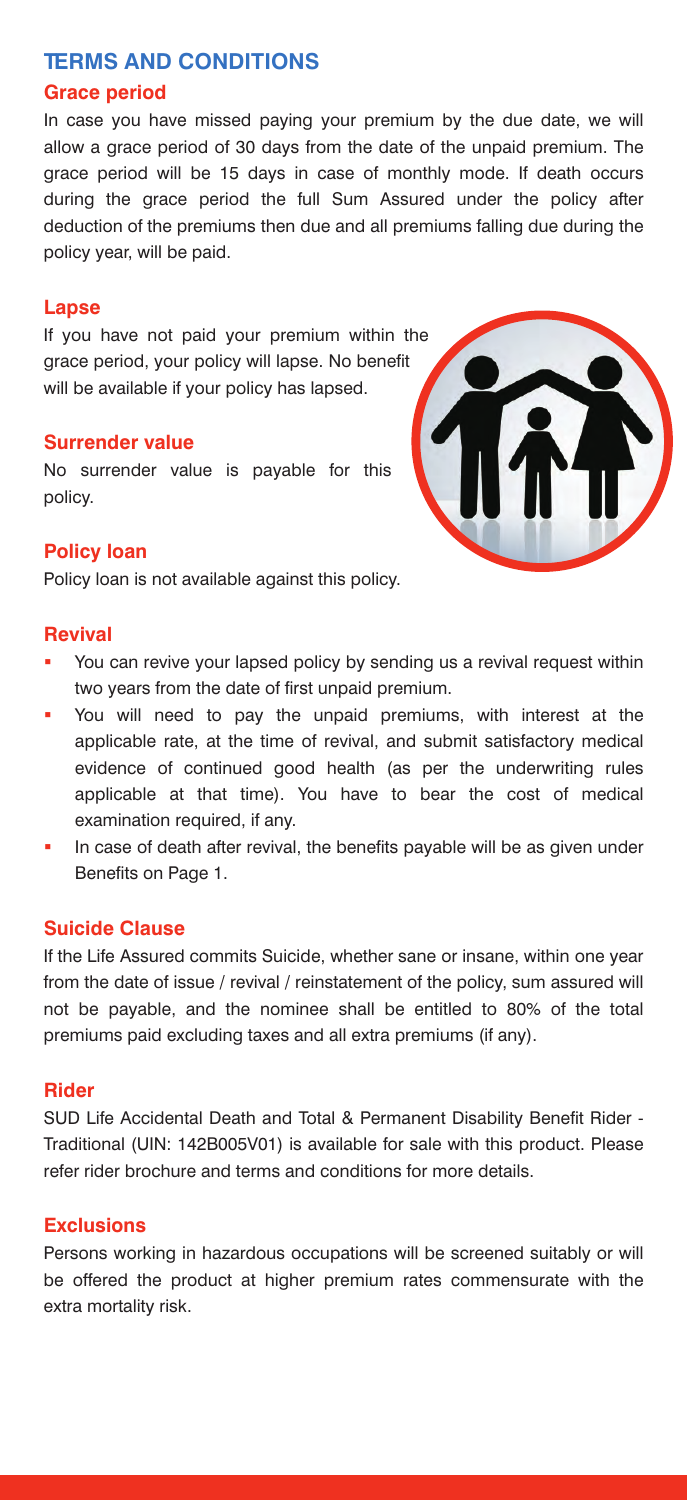#### **Free look period:**

If you are not satisfied with the terms and conditions of the policy, you may return the policy within the free look period by stating the reasons for your objections. The free look period is 30 days from the date of receipt of the policy document, if your policy is purchased through distance marketing\* and 15 days from the date of receipt of the policy document, if your policy is not purchased through distance marketing\*.

You will be entitled to a refund of the amount of premium received by us excluding expenses incurred by us on the policy (i.e. stamp duty and proportionate risk premium for period of cover and any expenses borne by us on medicals). All your rights under this Policy shall immediately stand extinguished at the cancellation of the Policy.

*\*Distance marketing includes every activity of solicitation (including lead generation) and sale of insurance products through the following modes: (i) Voice mode, which includes telephone-calling (ii) Short Messaging service (SMS) (iii) Electronic mode which includes e-mail and interactive television (DTH) (iv) Physical mode which includes direct postal mail and newspaper & magazine inserts and (v) Solicitation through any means of communication other than in person.*

# **PROHIBITION OF REBATES:**

#### **Section 41 of the Insurance Act 1938, as amended from time to time**

"(1) No person shall allow or offer to allow, either directly or indirectly, as an inducement to any person to take out or renew or continue an insurance in respect of any kind of risk relating to lives or property in India, any rebate of the whole or part of the commission payable or any rebate of the premium shown on the policy, nor shall any person taking out or renewing or continuing a policy accept any rebate, except such rebate as may be allowed in accordance with the published prospectuses or tables of the insurer.

(2) Any person making default in complying with the provisions of this section shall be punishable with fine which may extend to ten lakh rupees."

# **INCOME TAX BENEFITS:**

As per the current laws, income tax benefits are available under Section 80C and Section 10(10D) of Income Tax Act, 1961 which are subject to change in tax laws from time to time. Benefits would be applicable as per the prevailing laws from time to time.

# **SERVICE TAX:**

Service tax and cess as imposed by the Government from time to time will be charged on the premium.